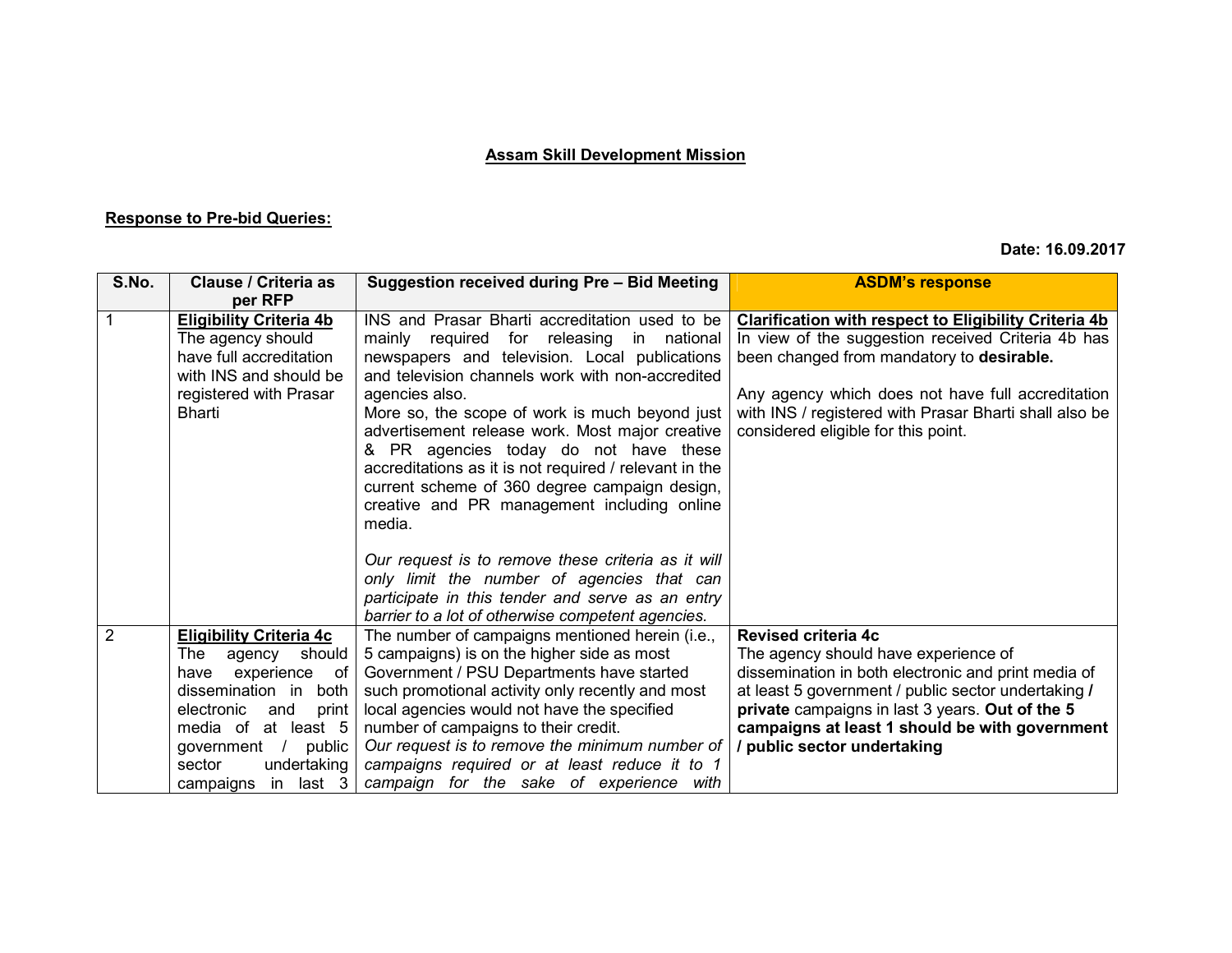| S.No. | <b>Clause / Criteria as</b><br>per RFP       | Suggestion received during Pre - Bid Meeting          | <b>ASDM's response</b>                               |
|-------|----------------------------------------------|-------------------------------------------------------|------------------------------------------------------|
|       | years                                        | Government as it will only limit the number of        |                                                      |
|       |                                              | local agencies that can participate in this tender.   |                                                      |
| 3     | <b>Eligibility Criteria 4e</b>               | The minimum single order value mentioned              | <b>Revised Criteria 4e</b>                           |
|       | of<br>Experience                             | herein (i.e., Rs. 10 lakh/-) is on the higher side as | Experience of disseminating in any media in at least |
|       | disseminating in any                         | most Government / PSU Departments have                | two state wide campaign in the last three years for  |
|       | media in at least two                        | started such promotional activity only recently and   | any government / public sector undertaking with      |
|       | state wide campaign in                       | most campaigns would not have that minimum            | cumulative order value of Rs. 10 lakh/- or more.     |
|       | the last three years for                     | single order value.                                   |                                                      |
|       | any government<br>$\sqrt{ }$                 | Our request is to remove the minimum single           |                                                      |
|       | public<br>sector                             | order value or atleast revise the same to             |                                                      |
|       | with<br>undertaking<br>a a                   | cumulative order value of Rs. 10 lakh/- as it will    |                                                      |
|       | minimum single order                         | only limit the number of local agencies that can      |                                                      |
|       | value of Rs. 10 lakh/-                       | participate in this tender.                           |                                                      |
| 4     | <b>Eligibility Criteria 4f</b>               | The minimum annual turnover mentioned herein          | <b>Revised Criteria 4f</b>                           |
|       | Annual Turnover of                           | $(i.e., Rs. 5,00,00,000/-)$ is very much on the       | Annual Turnover of minimum Rs.1,00,00,000            |
|       | minimum                                      | higher side and would severely restrict the           | (Rupees One Crore) in each of the last 3 financial   |
|       | Rs.5,00,00,000                               | number of local agencies that can participate in      | years.                                               |
|       | (Rupees Five Cores) in<br>each of the last 3 | this tender.                                          |                                                      |
|       | financial years.                             | Our request is to reduce the minimum annual           |                                                      |
|       |                                              | turnover to Rs. 1,00,00,000/- (Rupees One Crore)      |                                                      |
|       |                                              | so as to enable more number of local agencies to      |                                                      |
|       |                                              | participate in this tender and provide you with       |                                                      |
|       |                                              | more choices of the best services possible.           |                                                      |
| 5     | <b>Eligibility Criteria 4j</b>               | The minimum number of empanelment mentioned           | <b>Revised Criteria 4j</b>                           |
|       | Empanelment as                               | herein (i.e., 5 nos) is again on the higher side as   | Empanelment as creative agency with minimum 1        |
|       | creative agency with                         | most Government / PSU Departments have                | (one) no. of government and public sector            |
|       | minimum 5 (five) nos.                        | started such promotional activity only recently and   | undertakings during last five years.                 |
|       | of government and                            | most local agencies would not have the minimum        |                                                      |
|       | public sector                                | number of empanelment required to participate.        |                                                      |
|       | undertakings during                          |                                                       |                                                      |
|       | last five years.                             | Our request is to reduce the minimum number of        |                                                      |
|       |                                              | empanelment required to 3 (three) nos., so as to      |                                                      |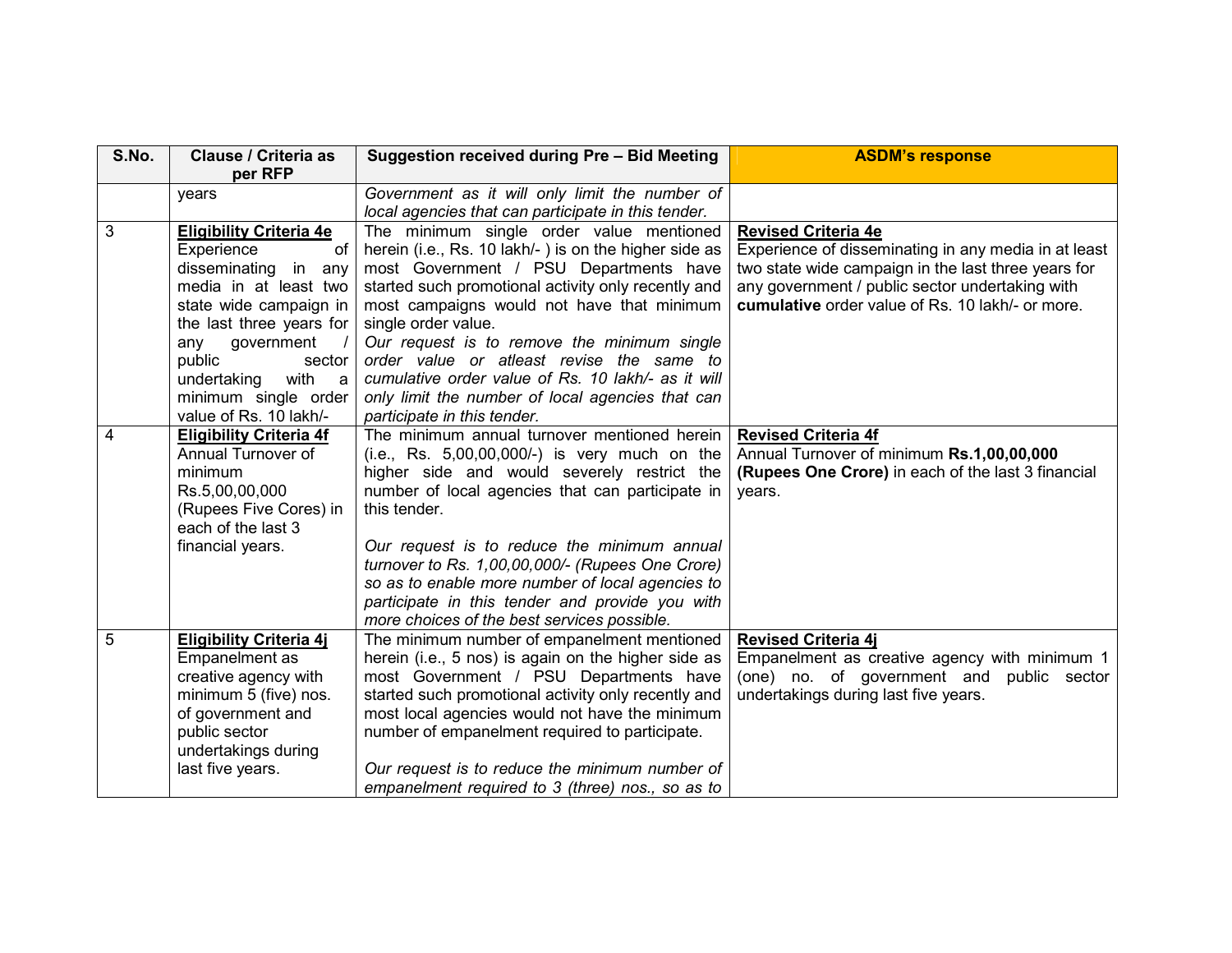| S.No.          | <b>Clause / Criteria as</b><br>per RFP                                                                                                                                                                                                                          | Suggestion received during Pre - Bid Meeting                                                                                                                                                                                                                               | <b>ASDM's response</b>                                                                                                                                                                                                                                                                                                      |
|----------------|-----------------------------------------------------------------------------------------------------------------------------------------------------------------------------------------------------------------------------------------------------------------|----------------------------------------------------------------------------------------------------------------------------------------------------------------------------------------------------------------------------------------------------------------------------|-----------------------------------------------------------------------------------------------------------------------------------------------------------------------------------------------------------------------------------------------------------------------------------------------------------------------------|
|                |                                                                                                                                                                                                                                                                 | enable more number of local agencies to<br>participate in this tender and provide you with<br>more choices of the best services possible.<br>The Mission will still retain the right to evaluate<br>the participating agencies basis their Technical<br>and Financial Bid. |                                                                                                                                                                                                                                                                                                                             |
| 6              | Clarification requested<br>on point number 3 in<br>$Fin$ 2<br>Financial<br>$\equiv$<br>Proposal<br>Submission<br>Form, for the rates<br>required<br>for<br>Dissemination in<br>Print Media wherein the<br>DIPR rates of major<br>newspaper are to be<br>quoted. | Kindly suggest / clarify if the rates are requested<br>for national or local newspapers                                                                                                                                                                                    | Rates for points 3, 4 and 5 stated in "FIN 2 -<br>Financial Proposal Submission Form" are not to be<br>provided / quoted by the interested bidder.<br>Dissemination with respect to Print Media,<br>Broadcast media and Radio is deleted from scope.<br>All dissemination related works shall be done as per<br>DIPR rates. |
| $\overline{7}$ | Clarification on point 6<br>D in $Fin 2 - Financial$<br>Proposal<br>Submission<br>Form for the rates on<br><b>Content Development.</b>                                                                                                                          | Request you to provide the size of the article<br>required for ASDM in order to quote the rate<br>accordingly.                                                                                                                                                             | The rates are to be provided for an article of 150<br>words.                                                                                                                                                                                                                                                                |
| 8              | Clarification on point 6<br>E in Fin $2 -$ Financial<br>Submission<br>Proposal<br>Form for the fees for<br>placing advertisement<br>on Facebook, Google,<br>You Tube, SMS over<br>advertisement<br>actual<br>spends.                                            | Request you to provide the number of Facebook<br>Post, Number of Post on You Tube, number of<br>Google Advertisement, number of SMS required<br>each day or each month so that the rates may be<br>quoted accordingly.                                                     | Fees for placing advertisements on Facebook,<br>Google, YouTube, SMS, etc. over actual<br>advertisement spend is not to be specified by the<br>interested bidder. Any cost incurred for this activity<br>shall be paid on actuals.                                                                                          |
| 9              | The Technical Scoring                                                                                                                                                                                                                                           | Request you to incorporate the criteria / condition,                                                                                                                                                                                                                       | No Change                                                                                                                                                                                                                                                                                                                   |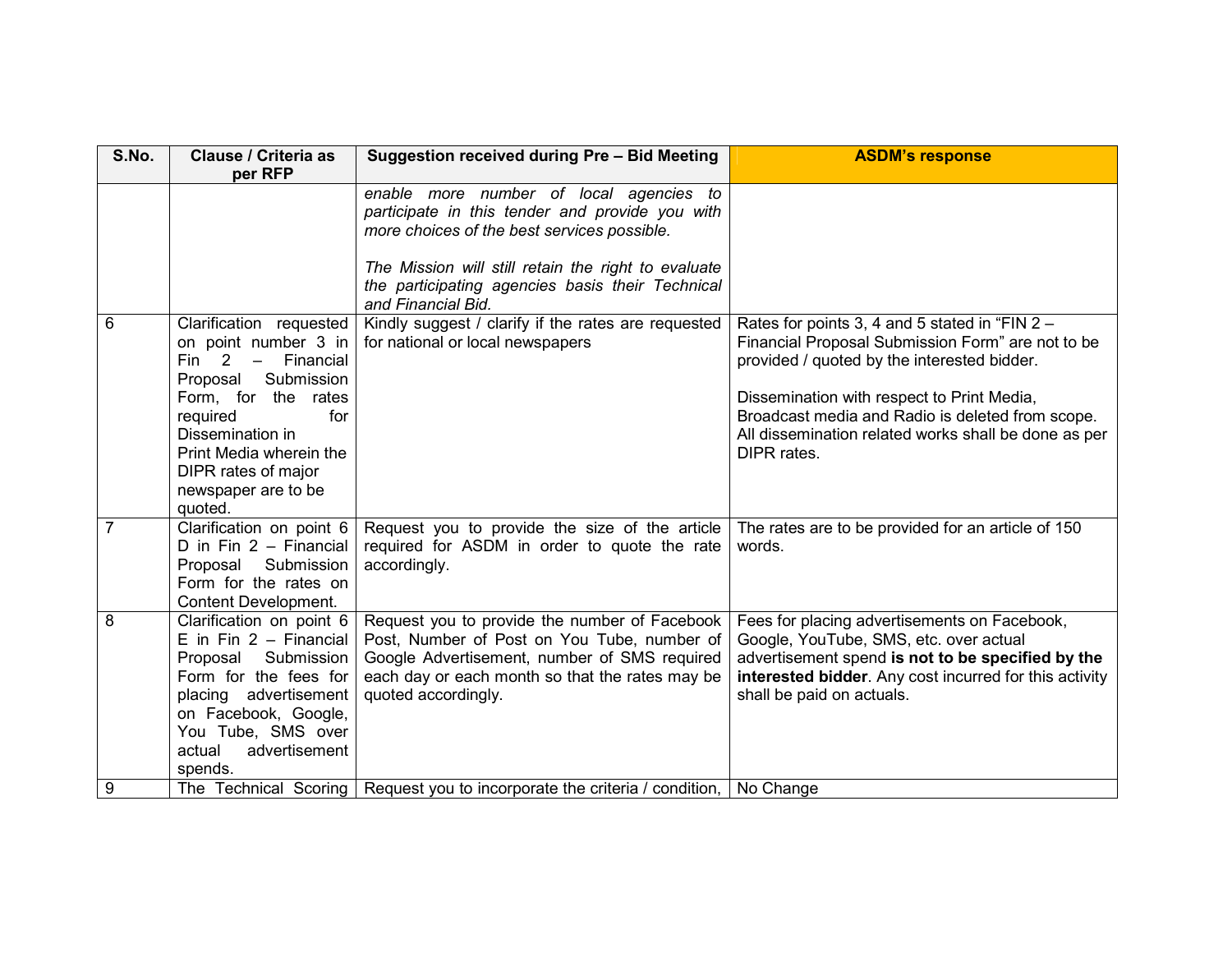| S.No.           | <b>Clause / Criteria as</b><br>per RFP                                                                                                                                   | Suggestion received during Pre - Bid Meeting                                                                                                                                                | <b>ASDM's response</b>                                                                                                                                                                                                                                                                                                                                                                                                        |
|-----------------|--------------------------------------------------------------------------------------------------------------------------------------------------------------------------|---------------------------------------------------------------------------------------------------------------------------------------------------------------------------------------------|-------------------------------------------------------------------------------------------------------------------------------------------------------------------------------------------------------------------------------------------------------------------------------------------------------------------------------------------------------------------------------------------------------------------------------|
|                 | Criteria and the Proof<br>to be submitted (as per<br>Tech 5) is based on the<br>sample of work that                                                                      | wherein the organization can share the relevant<br>experience (Work Orders) and samples which<br>they have done with the private<br>sector<br>organizations of substantial repute as well.  |                                                                                                                                                                                                                                                                                                                                                                                                                               |
|                 | done<br>for<br>was<br>Government or Public<br>Sector Undertakings                                                                                                        |                                                                                                                                                                                             |                                                                                                                                                                                                                                                                                                                                                                                                                               |
| 10 <sup>°</sup> | The Technical Scoring<br>Criteria requires the<br>relevant proof along<br>with<br>the<br>samples<br>requested to be shared<br>the<br>Technical<br>in<br>Scoring Criteria | Kindly clarify/suggest if the relevant samples may<br>be shared in soft copy in a CD wherein the<br>creatives may be given in a word document /<br>jpeg, with captions explaining the same. | Yes relevant samples may be shared in soft copy in<br>a CD wherein the creatives may be given in a word<br>document / jpeg, with captions explaining the same.                                                                                                                                                                                                                                                                |
| 11              | FIN <sub>1</sub>                                                                                                                                                         | <b>NA</b>                                                                                                                                                                                   | Kindly note that "FIN 1 - Financial Proposal<br>Submission Form" is not to be submitted by the<br>Interested bidders                                                                                                                                                                                                                                                                                                          |
| 12 <sup>°</sup> | <b>Point 2A of Electronic</b><br>Media<br>Production of Audio<br>Visual for TV<br>Commercials & Social<br>Media                                                          | <b>NA</b>                                                                                                                                                                                   | Specify rates for 30 Seconds, 60 seconds and 120<br>seconds individually and not as a combined rate                                                                                                                                                                                                                                                                                                                           |
| 13              |                                                                                                                                                                          |                                                                                                                                                                                             | Kindly note that for Financial Evaluation the<br>Proposals the following points in the rate card shall<br>be considered:<br>1. Print Media (Points A to F)<br>2. Electronic Media (Points A to D)<br>6. Digital Media / Social Media (Points A to D).<br>Kindly note that no rates are to be provided/quoted<br>for<br>3. Dissemination in Print Media, 4. Dissemination in<br>Broadcast Media and 5. Dissemination in Radio. |